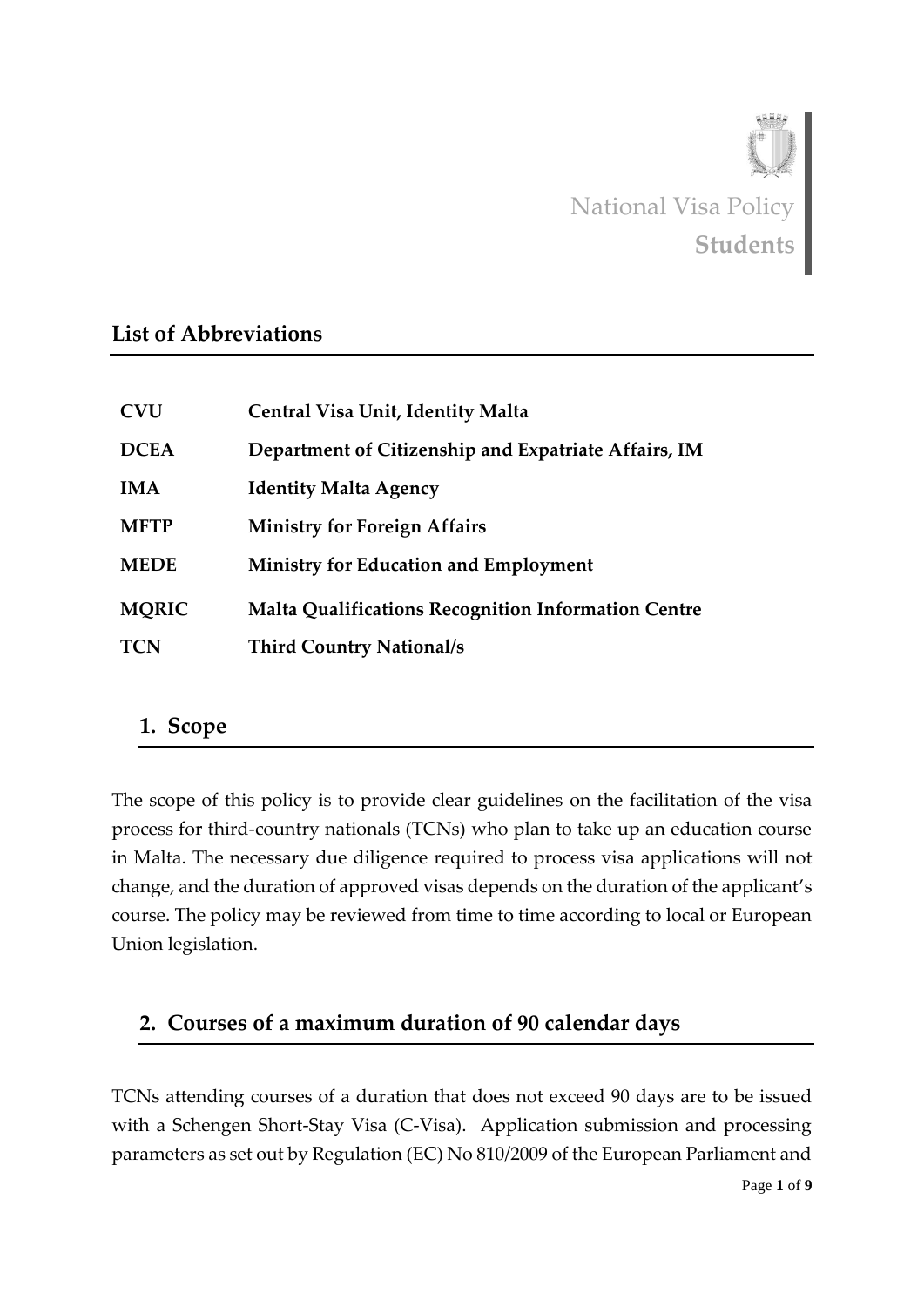of the Council of 13th July 2009, establishing a Community Code on Visas (Visa Code); and Regulation (EC) No 767/2008 of the European Parliament and of the Council of 9th July 2008, concerning the Visa Information System (VIS) and the exchange of data between Member States on short-stay visas (VIS Regulation) are to be followed. This essentially means that the applicant is to present his/her application at one of the submission points indicated below where the applicant resides or is legally present together with supporting documents:

- a. Directly at one of Malta's missions or consular posts;
- b. At the premises of another Member State representing Malta, or;
- c. At the premises of an authorised External Service Provider.

Together with his/her application, the applicant is required to submit their biometric data as per the said regulations.

If approved, the visa shall be granted on the basis of a multiple entry visa for the duration of the entire course, plus a 7-day grace period, provided that the total amount does not exceed 90 days.

In normal circumstances, the processing time, from the date of submission of the application to the final decision on the application, shall not exceed the period of 15 working days and/or as provided for in Article 23 of the Visa Code. The timeframe indicated is inclusive of the EU consultation process where applicable. It shall start as soon as the complete application reaches the Consular Post.

The above procedure is not applicable for students who are listed as visa-exempt nationals in Annex II of the Council Regulation (EC) 539/2001.

# **3. Courses exceeding 90 calendar days**

Applicants (including those TCNs who are visa exempt for 90 days) who apply for courses which exceed 90 calendar days are to be issued with a National Long Stay Visa (D-Visa). Application submission and processing are to be carried out based on the parameters set out by Regulation (EC) No 810/2009 of the European Parliament and of the Council of 13th July 2009 establishing a Community Code on Visas (Visa Code).

Applicants must present their application at one of the submission points indicated below: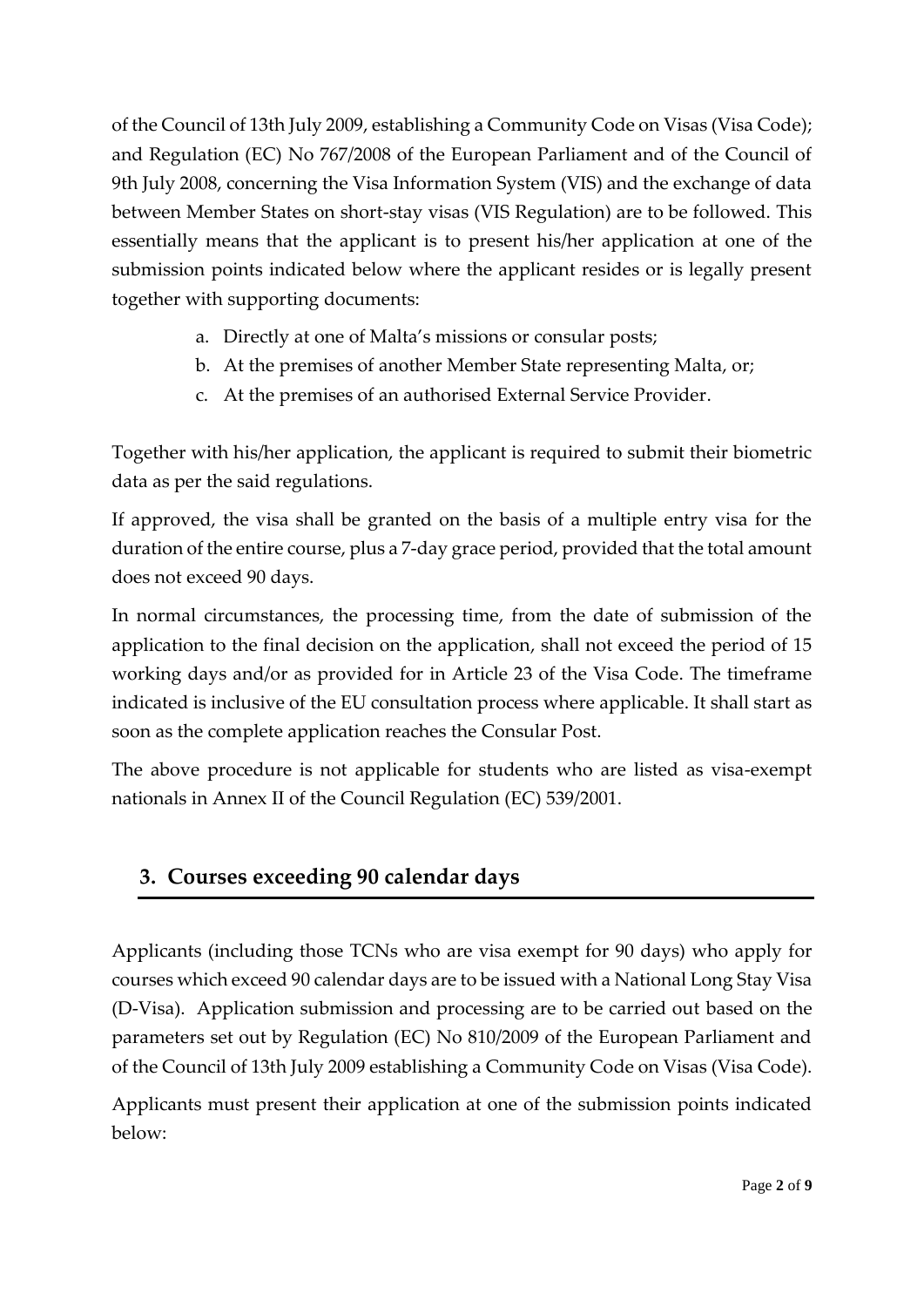- a. Directly at one of Malta's missions or consular posts, or;
- b. At the premises of an authorised External Service Provider, or;
- c. In exceptional cases, where it is physically impossible for the prospective applicant to submit his/her application in one of the submission points mentioned in (a) and (b) above, the prospective applicant may submit his/her application via courier/postal service subject to prior authorisation by the CVU. Such procedure is subject to the condition that no restrictions exist on the passport to travel via courier. The following procedure refers:<sup>1</sup>

The prospective applicant will be initially requested to send a scanned copy of his/her application duly completed in English, together with all supporting documentation, a soft copy of a passport-sized photo of the applicant, and the respective visa application fee.

Once the Consular post is satisfied with the documents in hand and is able to issue a provisional approval, the applicant will be requested to submit all original documents as indicated above via courier or postal services. Furthermore, the applicant is to forward to the consulate the receipt issued by the school, showing that she/he has duly paid the course fees (more details are available in point 15 of **Section 5**). The Consulate is to confirm the authenticity of these receipts directly with the schools. The provisional approval is without prejudice to further verification carried out once the original documentation and the passport are received at the Consular Post.

If the application at the first instance merits a refusal, the consulate will inform the applicant of the said refusal via email with the refusal letter attached.

The applicant will be requested to make his/her own arrangements for the delivery of documentation to the Consular Post.

Applicants do not need to provide their biometric data. If approved, the applicant will be provided with a multiple entry D-Visa for a period that does not exceed 180 days, or the duration of the entire course plus a grace period of 7 days, if the course does not exceed 180 days.

**.** 

<sup>1</sup> *It is imperative to note that this process applies only when the laws of the country of residence of the applicant, as well as the country where the consulate is located, allow that a passport travels through postal/courier service or by other means, and not by hand. In such cases, the MFTP or its Consulates are not to be held liable for the displacement of the passport whilst in transit.*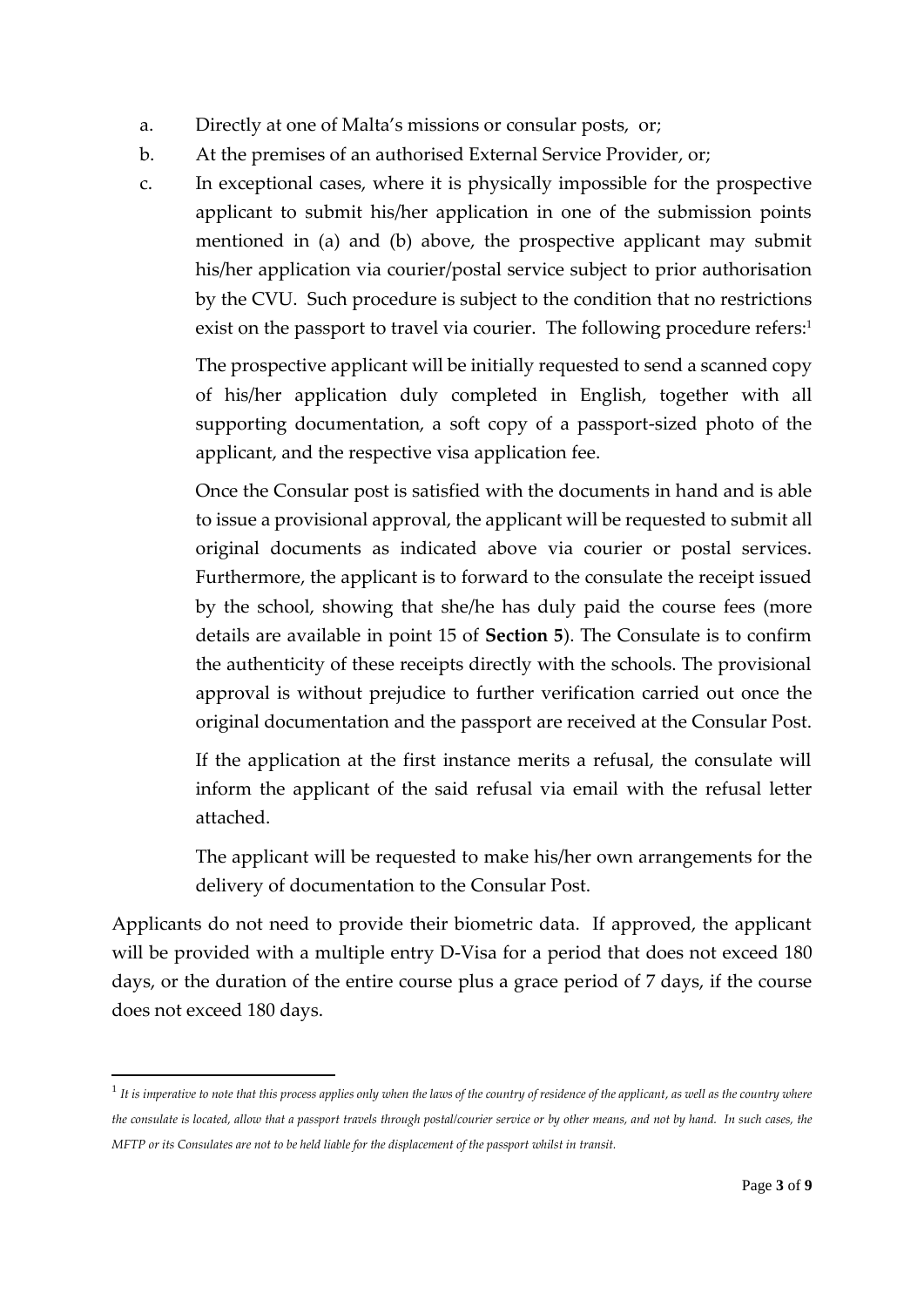If the course is longer than 180 days, the provisions on the extensions of stay will be provided through the CVU or DCEA as explained below.

It is important to note that extensions of stay are only granted subject to good performance and satisfactory attendance of students.

### **4. Extensions of stay**

- a. In all cases where the course exceeds 90 days, except for higher-education courses recognised by MQRIC at Malta Qualifications Framework Level 5 or higher, the further authorisation to stay in Malta shall be extended by a national D-visa for a maximum period of 365 days counting from the initial date of entry into the Schengen area.
- b. Students who would require a further authorisation to stay in Malta are required to contact the CVU not before 30 days, and by not later than 21 days, before the expiry of their visa, and present all the required documents including proof of satisfactory performance and attendance.
- c. If the duration of the course exceeds 365 days and the student would have already exhausted the validity of the national visa, or his/her stay in the Schengen area already exceeded 365 days, the student must apply for a residence permit in order to extend his/ her stay in Malta. Applicants will be required to contact the DCEA not before 30 days and by not later than 21 days before the expiry of his/her visa and present all the required documents including proof of satisfactory performance and attendance.
- d. Students following a higher-education course which exceeds 90 days must apply for a residence permit before the expiry of their initial authorisation to stay. This process is regulated by means of LN 29/2008, transposing Directive  $2004/114/EC$  of  $12<sup>th</sup>$  December 2004. Applicants will be required to contact the DCEA not before 30 days and by not later than 21 days before the expiry of their current authorisations and produce all the required documents, including proof of satisfactory performance and attendance.
- e. To maintain eligibility to hold a student *visa*, all students are required to attend *lessons regularly* unless there are genuine reasons for absences as well as to make satisfactory progress. A minimum of 75% attendance is required. The Central Visa Unit-Identity Malta- Immigration Police can revoke visa of students who do not attend classes or make satisfactory progress. It is the students'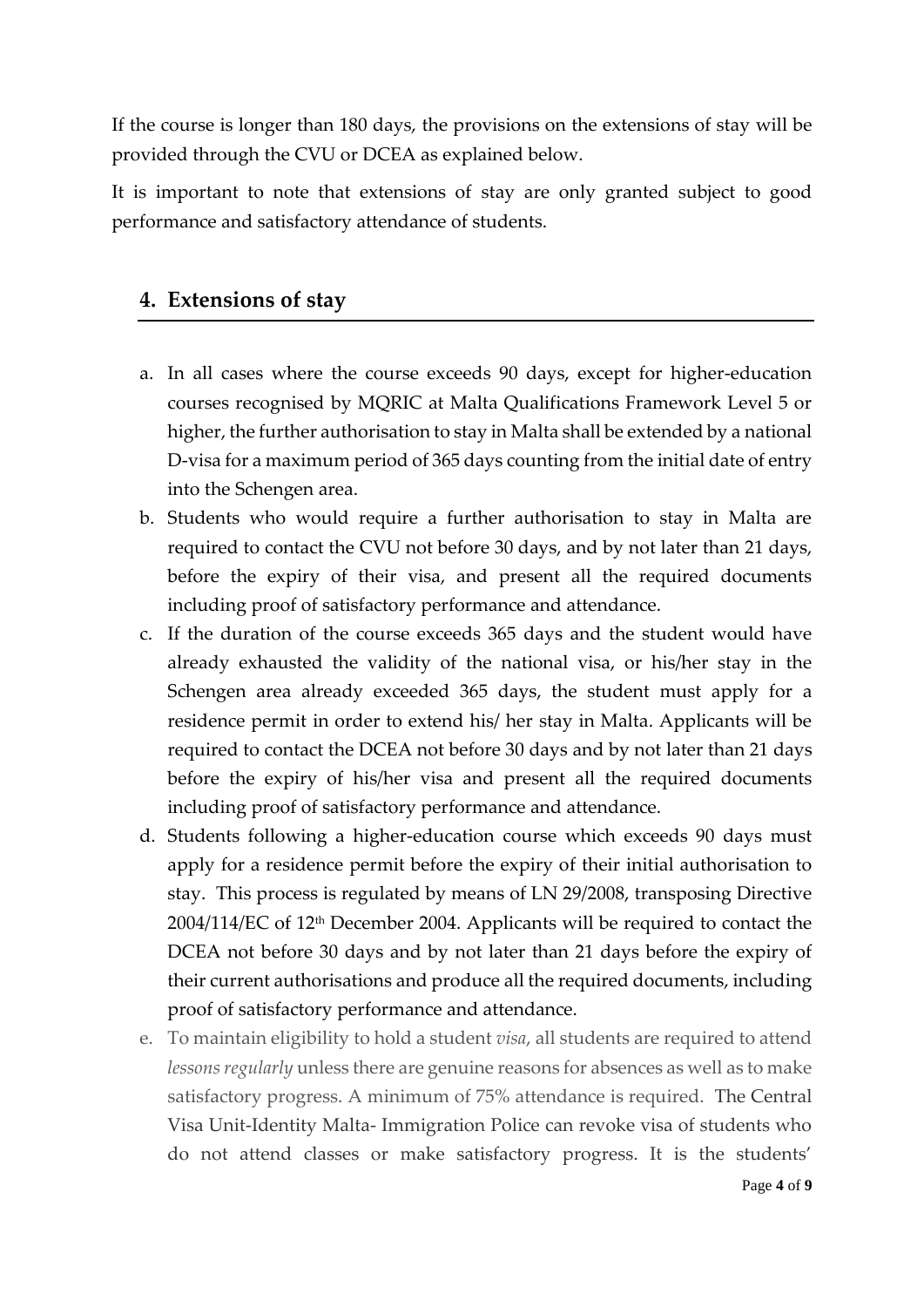responsibility to comply with the requirements to hold a student visa, and it is extremely important, as it may affect any future visa applications and studies in Malta. For instances of sickness/being unable to come to classes, students must inform School and provide the necessary certification. If there is another reason for absence (eg for travel or other reasons) approval must be sought from the School and the School must be kept informed at all times.

## **5. Relevant documents related to the application for a visa**

Persons applying for a visa on the basis of their studies must present the following documentation:

- a. Completed and signed visa application form duly filled in English, together with one recent passport-sized photo;
- b. Valid passport, showing at least three blank pages, with a validity period beyond the duration of the entire course plus three months<sup>2</sup>;
- c. Proof of sufficient financial means which are equivalent to 75% of the national minimum wage for every month of study;
- d. Air ticket/s to the final destination with the return trip, where applicable;
- e. Host/hotel confirmation for the duration of the course;
- f. Letter of sponsorship, including a copy of the identification document and contact details of sponsor/s, if the applicant is sponsored by a third party;
- g. Proof of scholarship, if applicable;
- h. Students who are not pursuing a higher-education qualification must provide an enrolment/ acceptance letter from a local education institution licensed by the national regulator. For courses below MQF level 5, the documentation must include a confirmation that the student will be covering a minimum of 15 contact hours per week, a copy of the time table and a schedule of lessons per every month of study.
- i. Students who are pursuing a higher-education qualification must provide an enrolment/ acceptance letter from a local education institution licensed by the

 $\overline{a}$ *<sup>2</sup> The passport needs to have been issued within the previous ten years in line with the Visa Code.*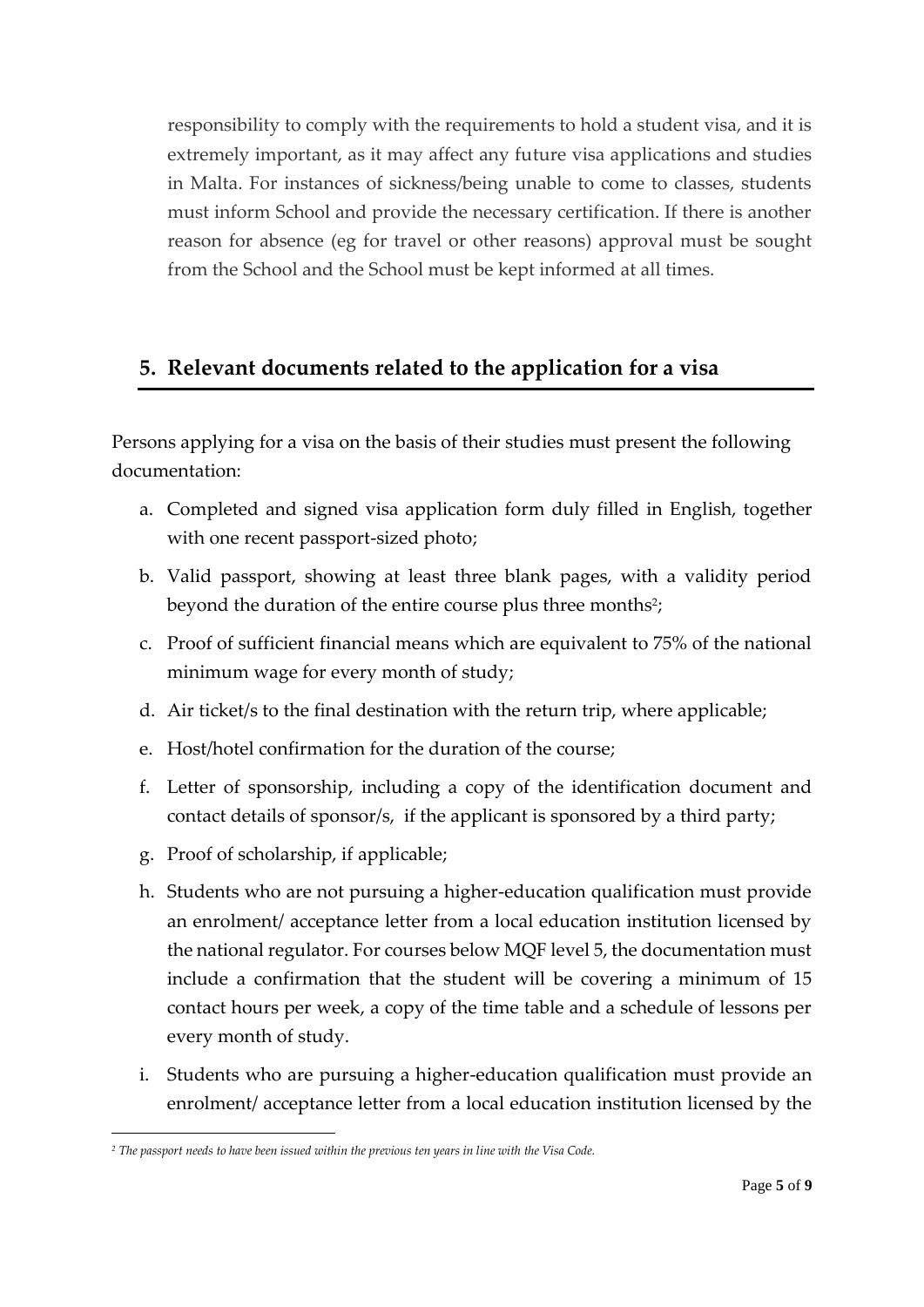national regulator. The document must include a confirmation that 60 European Credit Transfer System (ECTS) are obtained within a maximum period of one year. The same proportion will be applied for other credit systems. These students also have to present evidence of the time table and a schedule of lessons per every month of study.

- j. Proof of sufficient language proficiency to be eligible to apply for the selected course of study;
- k. Travel medical insurance with a minimum coverage of €30,000;
- l. Full-refund medical health insurance from a recognised provider covering the entire duration of the course. The policy must cover the entire duration of the course and not the duration of the visa originally issued to the applicant;
- m. Birth certificate/family book, in case of minors;
- n. Authorisation of the two parents or legal guardians, in case of minors. The authorisation document has to be duly authenticated. In case of any doubts the Consul may always request further information or documents;
- o. Passport data page of both parents or legal guardians, in case of minors;
- p. Proof of payment received by the education institution related to the applicant's course:<sup>3</sup>
	- i. For courses of a value of up to  $\epsilon$ 1,000, the receipt covering full payment shall be requested;
	- ii. For courses of a value of more than €1,000 but less than €2,500, the receipt covering up to 75% of the course shall be requested;
	- iii. For courses of a value that is equal to or higher than  $\epsilon$ 2,500, the receipt covering up to 50% of the course shall be requested;
- q. Any additional documents that may be deemed necessary by the Consular Post.

### **6. General rules and obligations**

**.** 

*<sup>3</sup> Course cost is understood to mean the value of the course excluding accommodation, meals or any other related expenses.*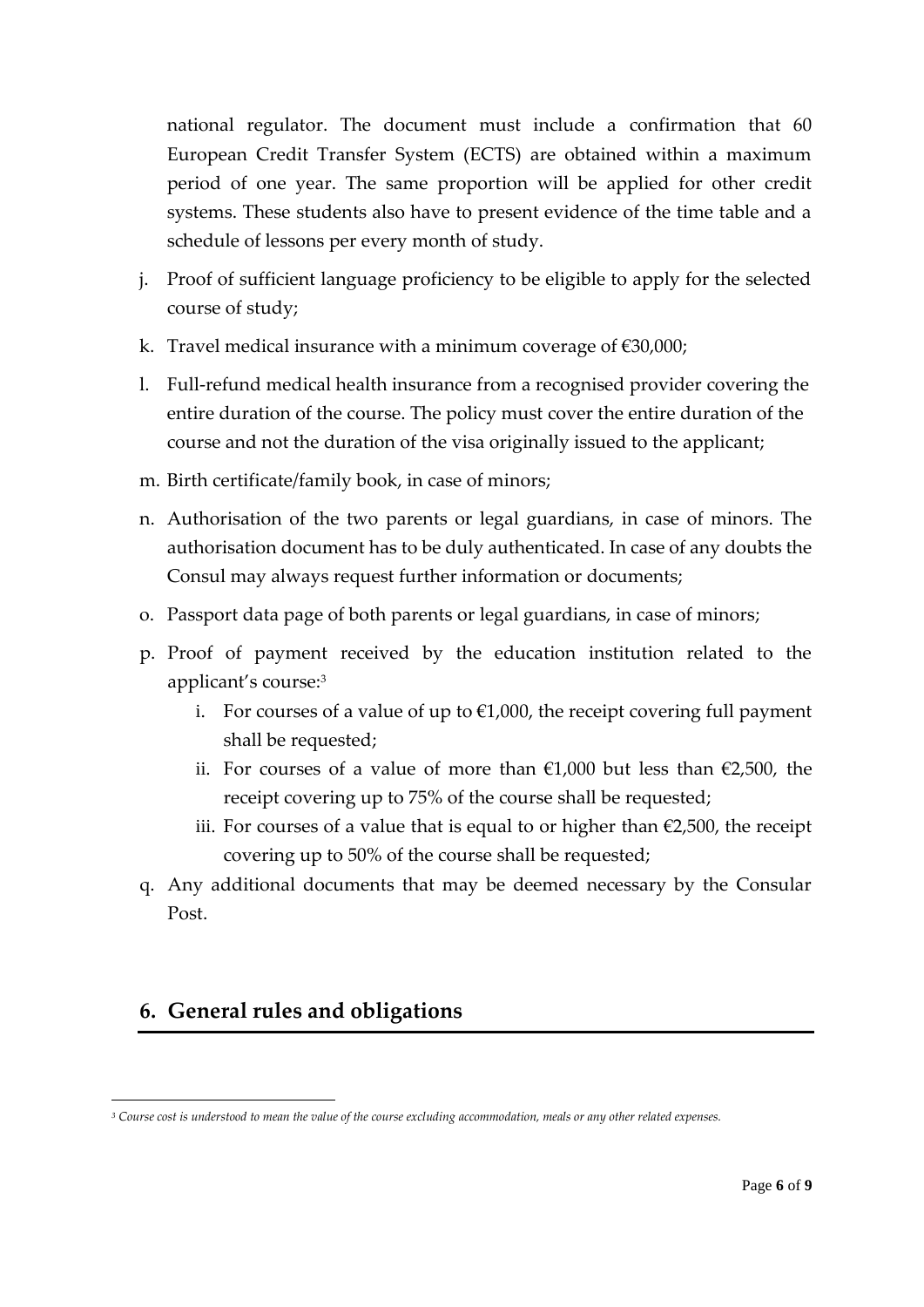- 1. Representatives of educational establishments will be requested to submit a list of accepted students to the CVU prior to the commencement of the visa process. Following preliminary checks, CVU will communicate the approved list of students to the respective Consular post or Member State (in case of representation). CVU shall inform the respective educational establishment of the list of students that may submit their application and the relevant submission point. CVU clearance does not equate to an approval of the visa application.
- 2. Normal visa procedures, including interviews with the applicants and additional due diligence procedures, are to be followed at the discretion of the CVU and the Consular Post.
- 3. Consular offices will process student visa applications as provided for by CVU in line with IMA policies.
- 4. Consular offices will keep CVU updated on the outcome of the visa process. They must return the list of applicants together with information about the outcome of their applications.
- 5. CVU shall inform the relevant educational establishment, MEDE and DCEA of the list of students who have been granted a visa to pursue a study course in Malta.
- 6. Education establishments are obliged to inform MEDE and CVU immediately regarding:
	- i. Non arrivals of student/s in Malta who have therefore not reported to the school;
	- ii. Any changes in accommodation arrangements or course of study of the students;
	- iii. Unjustified students' absence from the school, or;
	- iv. Any other relevant matters which may lead the authorities to revoke an issued visa or residence permit.
- 7. Schools may be obliged to forward to IMA monthly attendance records of each student issued with a visa or residence permit. IMA may also request a progress report on individual students.
- 8. IMA and the Police Immigration Office may carry out physical inspections at the school and monitor attendance of the students concerned. Any information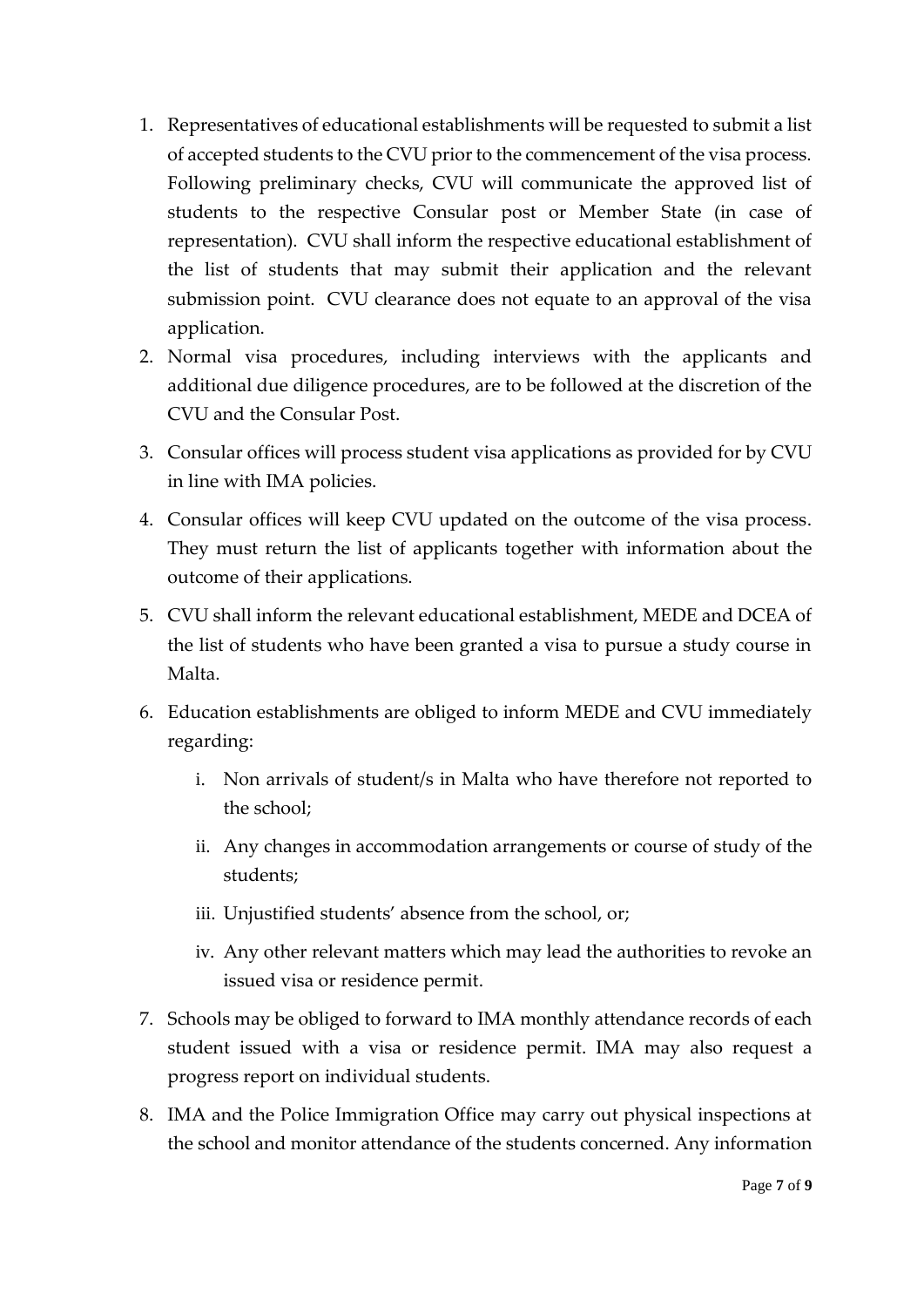concerning irregularities or shortcomings by the schools with respect to immigration matters will be passed on to the relevant national regulator for any action which may be deemed appropriate.

### **7. Employment**

Students who do not qualify under the provisions of Subsidiary Legislation 217.09, and are following courses which exceed 90 days, may take up employment in Malta. Access to employment may be granted subject to conditions imposed by Jobsplus, including those sectors where these students would be allowed to work. Students will only be allowed to work a maximum of 20 hours per week after their first three months of study in Malta. These provisions are subject to change from time to time according to the discretion of the Ministry responsible for Jobsplus.

TCNs pursuing a full-time course leading to a higher education qualification recognised by MQRIC may take up employment for a maximum period of 20 hours per week, starting from their first year of study. In such instances, the student may apply for a work permit upon the issuance a residence permit, which will include specific reference to S.L. 217.09. It must also be noted that an application for a work permit will be considered more favourably if the employment offer is related to the student's chosen area of studies.

### **8. Starting a career**

Third-country nationals who obtain a higher-education qualification in Malta recognised by the MQRIC may extend their stay in Malta by six months. The extension of stay is subject to the presentation of a valid full-refund medical health insurance and sufficient means of subsistence.

A non-renewable residence permit will be issued to these graduates allowing them to work for a maximum period of 20 hours per week. The purpose of this extended authorisation to stay in Malta is aimed at helping graduates start a career in Malta. Beneficiaries of this incentive may apply for a single permit within the six-month period as soon as they find an employment offer which is: (i) related to their area of specialization, and (ii) involves a gross monthly income which is equivalent to 1.5 the